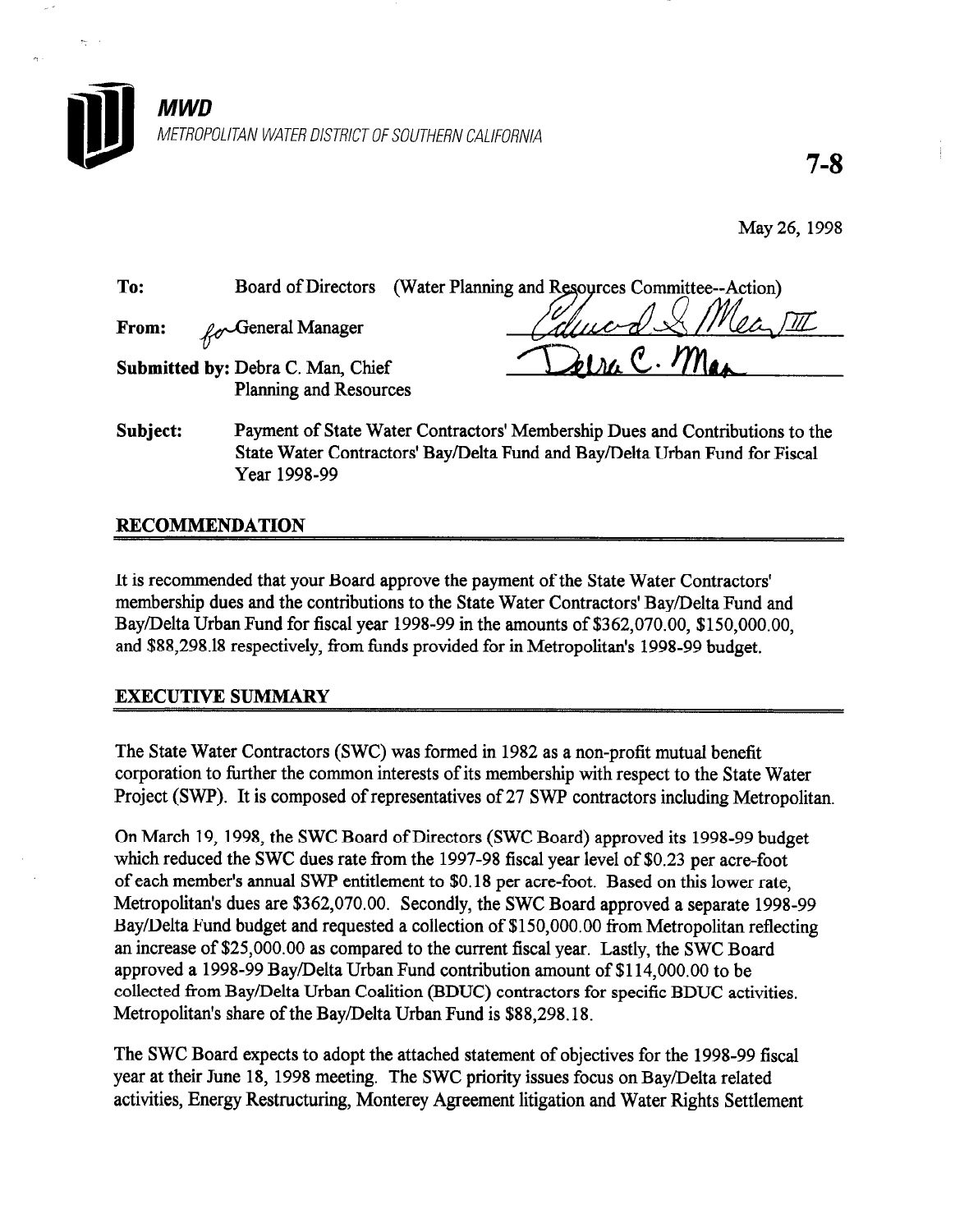implementation, DWR Information System development and Management Coordination with current and new DWR administrations.

Provision has been made in Metropolitan's 1998-99 budget for the payment of Metropolitan's SWC dues and for the payment of Metropolitan's share of the Bay/Delta Fund and Bay/Delta Urban Fund collection.

#### DETAILED REPORT

The State Water Contractors (SWC) was formed in 1982 as a non-profit mutual benefit corporation and is composed of representatives of 27 State Water Project (SWP) contractors including Metropolitan. The SWC was created to further the common interests of its membership with respect to the SWP, including but not limited, to completing the SWP, assuring proper and effective operation of the SWP, protecting and acquiring necessary water rights for the SWP, presenting the views of the SWC's membership to the Legislature, administrative agencies, and the public and conducting related studies on the SWP. To further these purposes in FY 1998-99, the SWC staff in coordination with Metropolitan and other SWC contractors developed draft objectives which focus on several areas including: Bay/Delta related activities, Energy Restructuring, Monterey Agreement litigation and Water Rights Settlement implementation, DWR Information System development and Management Coordination with current and new DWR administrations. Specific Bay/Delta activities will include collaborating with Ag/Urban interests to develop consensus technical input to the CALFED process, participating in the State Water Resources Control Board's Water Rights Hearings, and Energy Restructuring activities which will include monitoring and assisting DWR with the energy industry restructuring activities and Oroville Dam power facilities relicensing. The attached draft objectives include additional information on these and other objectives. The SWC Board is expected to adopt these objectives at its June 18, 1998 meeting.

The SWC budget provides funding for a staff of four, and retention of legal, engineering and biological consultants to address matters such as legal challenges to the Monterey Agreement Environmental Impact Report, a public information program, and continued involvement with Bay/Delta issues. On March 19, 1998, the SWC Board of Directors (SWC Board) approved its 1998-99 budget which reduced the SWC dues rate from the 1997-98 fiscal year level of \$0.23 per acre-foot of each member's annual SWP entitlement to \$0.18 per acre-foot. Based on this rate, Metropolitan's dues are \$362,070.00. Secondly, the SWC Board approved a separate 1998-99 Bay/Delta Fund budget and requested a collection of \$600,000.00 from all SWC member agencies which is an increase of \$100,000 as compared to the 1997-98 fiscal year level. By agreement, Metropolitan contributes 25 percent of the annual budget for this fund, therefore its share of this Bay/Delta collection is \$150,000.00. Lastly, the SWC Board approved a 1998-99 Bay/Delta Urban Fund contribution amount of \$114,000.00 to be collected from Bay/Delta Urban Coalition (BDUC) contractors for specific BDUC activities. Metropolitan's contribution to this fund is based on a pro-rata apportionment according to the amount of entitlement of SWC BDUC participants. Metropolitan's share of the Bay/Delta Urban Fund contribution is \$88,298.18.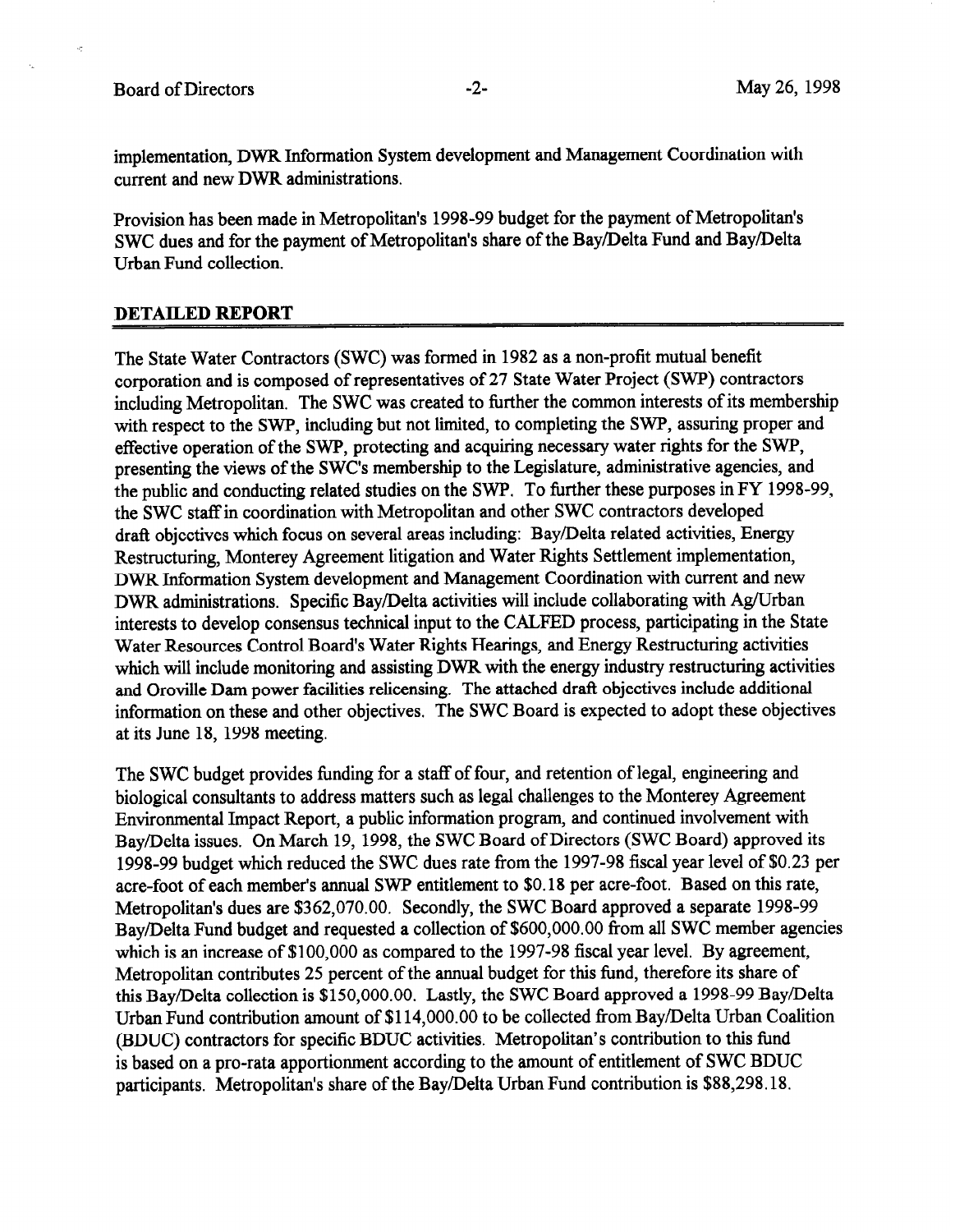$\bar{z}$ 

k.

Provision has been made in Metropolitan's 1998-99 budget for the payment of Metropolitan's SWC dues and for the payment of Metropolitan's share of the Bay/Delta collection. This action is categorically exempt under the provisions of the California Environmental Quality Act because it involves an activity that does not have a significant effect on the environment.

MSV:bvf o:/clustrl l/mmiboard/membexsh.mv

**Attachments**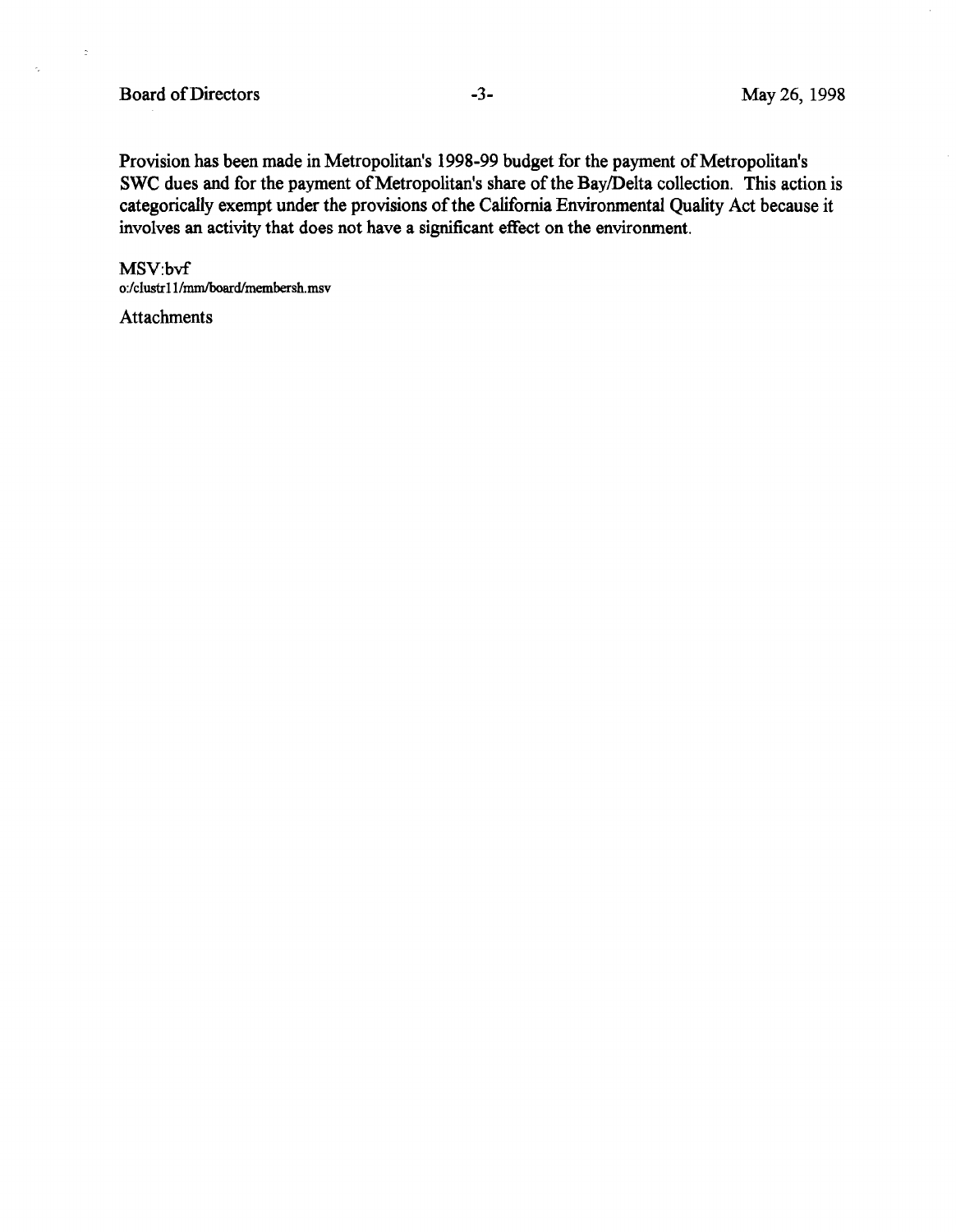# STATE WATER CONTRACTORS DRAFT OBJECTIVES FY 1998-99

#### 5-l S-98 redraft

7he DRAFT 1998-99 objectives are a mix of pro-active policy issues, monitoring and coordination, and existing and expanded management functions. Several issues (particularly with respect to Bay-Delta activities) overlap. These objectives do not include much of the ongoing, repetitive work regarding coordination and monitoring of various activities. A change from past years is that we focus on Priority I and II issues  $-$  there are no Priority III issues!

# PRIORITY I

#### 1. BAY-DELTA ISSUES/PROCEEDINGS

- a. State Water Resources Control Board Participate in water rights proceedings to develop a sharing of responsibilities to meet the standards reflected in the May 1995 Bay-Delta Water Quality Control Plan. This includes continuing efforts to negotiate with upstream water interests prior to the hearings to reach settlement agreements.
- b. CALFED Bay-Delta Program Continue to support development of long-term solutions to the problems of the Bay-Delta estuary through the Ag/Urban Policy Group and the CALFED Bay-Delta Advisory Council. This shall include promotion of a comprehensive solution package which costs are equitably apportioned and are affordable. Such support will continue to include direct tinding of Ag/Urban efforts as well as direct participation by SWC staff and consultants. Critical components of the solution include an interim implementation plan (e.g. next ten years) as well as a package of assurances which provide benefits and guarantees for all parties. Early "wins" for water quality, water supply, the environment and levee system integrity are essential to a successful outcome.
- C. Funding Continue to work with other parties to assure that State and federal funding for Bay-Delta solutions is secured, appropriately allocated, and in a timely manner.

#### 2. ENERGY

a. Energy Restructuring - Continue to monitor energy industry restructuring activities in the Federal Energy Regulatory Commission, the California Public Utilities Commission and other forums. Assist DWR in identifying and eliminating potential cost shifts to the State Water Project. Get more involved in the FERC relicensing process for Oroville Dam power generation, including direct contacts with FERC members and staff.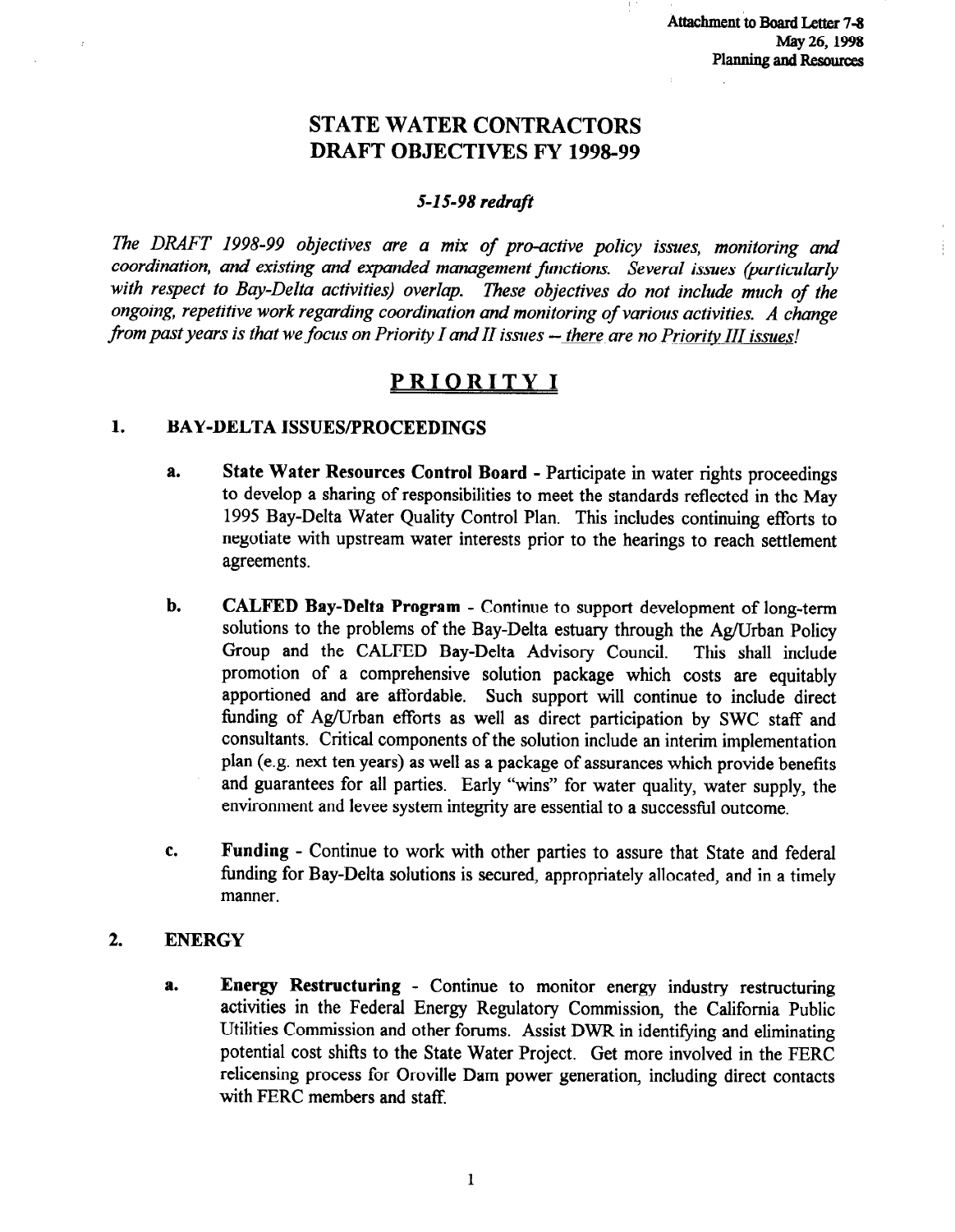b. Oroville Recreation -- In coordination with local Oroville interests, consider alternative approaches to developing recreation facilities at Oroville and the potential transition of management of such facilities to a local entity.

#### 3. CONTRACT ISSUES

- a. Monterey-related Issues -- Continue implementation of the Monterey Agreement, including aggressive defense of the Planning & Conservation League (PCL) et. al. lawsuit and recovery of legal fees. Resolve Monterey implementation issues as well as other contract issues that need to be addressed in a future contract amendment.
- b. Bay-Delta Settlements -- Negotiate with DWR to develop an appropriate allocation and repayment structure for purchase of water arising from Bay-Delta settlement agreements.

#### 4. MANAGEMENT COORDINATION

- a. Policy Discussions -- Work with DWR management on: (1) improved cooperative SWCYDWR policy and financial decisions development; (2) strategic approaches to future SWP operations and maintenance; and (3) future SWP staffing levels.
- b. Two-day Workshop Arrange and hold two-day management workshop with DWR management.
- C. Work with New Administration -- develop and implement a specific plan to **introduce the new Administration**  $\sim$  develop and implement a specific plan to introduce the new (post-Wilson Administration) DWR Director and management team to the SWC, our critical issues, and how we can work together on State Water Project issues. This is expected to be a major effort, since 1999 will bring DWR the first new management team since 1983, and a large number of top managers are expected to retire by the end of 1998.
- $5.5.$  INFORMATION SYSTEMS --  $\mathcal{L}_{\mathcal{A}}$  work groups in DWR work groups in DWR work groups in DWR work groups in DWR work groups in  $\mathcal{L}_{\mathcal{A}}$ INFURMATION SYSTEMS  $-$  Continue to participate in DWR work.
- AD HOC COMMITTEES -- Resolve issues assigned to ad hoc committees such as those related to wheeling rates and Coastal Aqueduct cost allocation.

 $\mathbf{1}$ . **ENDANGERED SPECIES ACT -- Continue to take an active role in endangered** species issues, particularly with respect to proposed new ESA listings (fall, late fall and spring run Chinook salmon; Sacramento Splittail), particularly with regard to the listing protections which exist in the current Bay-Delta Accord which expires at the end of 1998.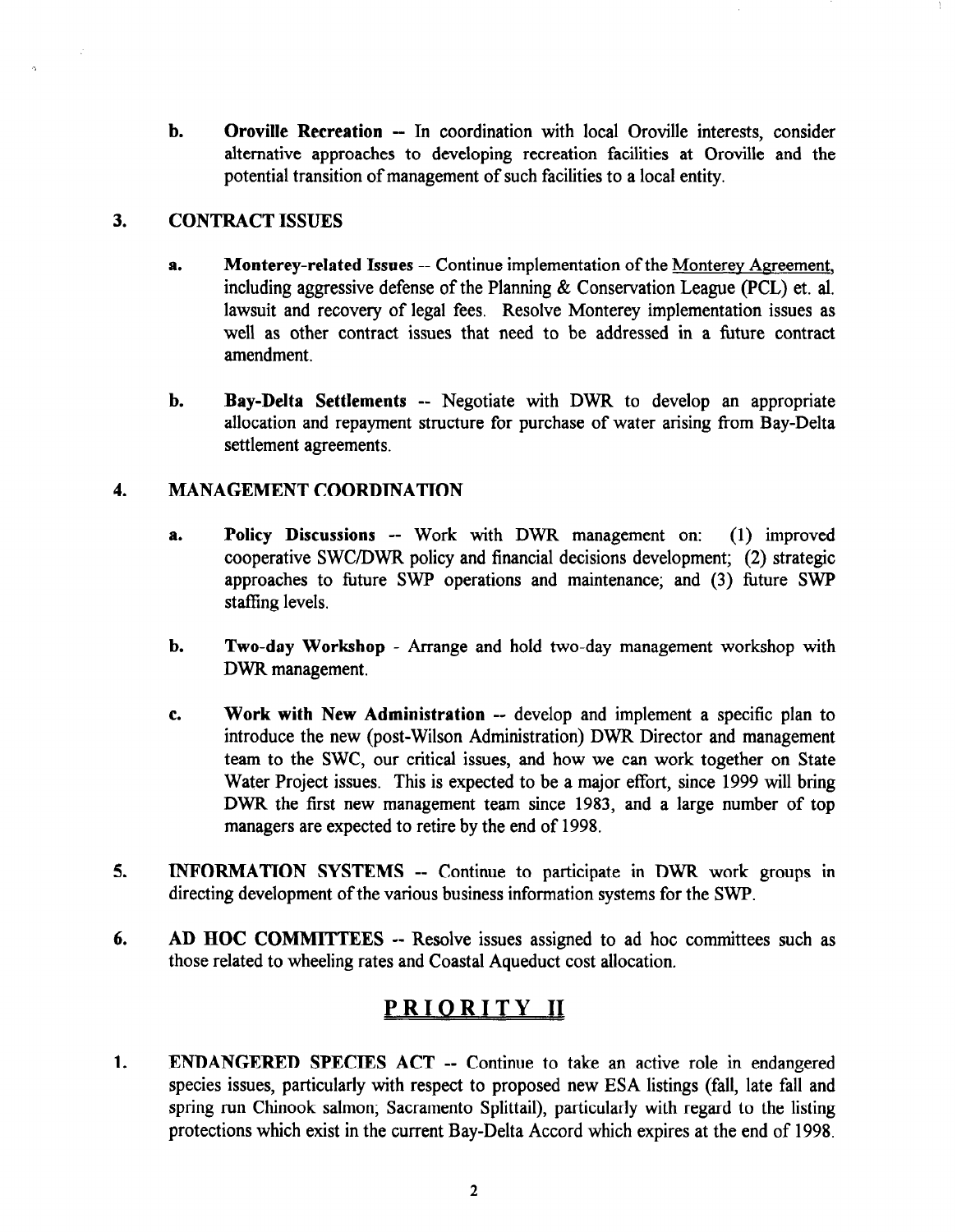This requires continued monitoring of SWP/CVP operations, participation in scientific review panels/committees, policy-level discussions with State and federal leadership, etc.

#### 2. BAY-DELTA MONITORING

J.

- a. Interagency Ecological Program (IEP) Continue to provide direction to lEP through the Management Advisory Group and participation as appropriate in the IEP project work teams.
- b. Real-time Monitoring Continue to assist in developing a successful real-time program as required by the 1995 Bay-Delta WQCP.
- 3. PLANNING -- Future Water Supplies Development Work with DWR to identify a base-level program for future water supply development that considers potential costeffective demonstration programs, opt-in/opt-out financing and other approaches.
- 4. AUDIT & FINANCE Continue to implement the Audit-Finance Committee's SWP Budget and Expenditure Tracking Program, adopted by the Board in July 1997.

#### 5. OPERATIONS & MAINTENANCE

- a. SWP Daily Operations Monitor DWR operations and the CALFED Ops Group to respond to conditions which relate to Bay-Delta standards, ESA biological opinions, etc.
- b. SWP Equipment Replacement Policy Work with DWR to review maintenance  $\mathbf{p}$  by the neurophoric procedure in the need for  $\mathbf{p}$  and  $\mathbf{p}$  and  $\mathbf{p}$  is a set of  $\mathbf{p}$
- C. Arroyo Pasajero -- Provide input in development and selection of long-term plan Arroyo Pasajero -- J
- d. Sweptime  $\mathcal{L}$  sweptime  $\mathcal{L}$  and  $\mathcal{L}$  control system and  $\mathcal{L}$  control system and  $\mathcal{L}$ SWP Control System -- Monitor implementation of new SWP control system and work with DWR to develop operational approaches to achieve efficiencies from implementation of the new control system.
- Recreation Costs -- Continue to work with DWR management on a strategy to e. recover outstanding obligations from the General Fund for allocated recreation and<br>fish and wildlife enhancement costs which have been paid for by Project revenues.

#### 6. **INFORMATION SYSTEMS**

Computer System Development  $-$  Work with DWR to successfully implement a. new information systems as part of the Cost Allocation and Repayment Analysis (CARA), Water Delivery Data System (WDDS) and other information development activities.